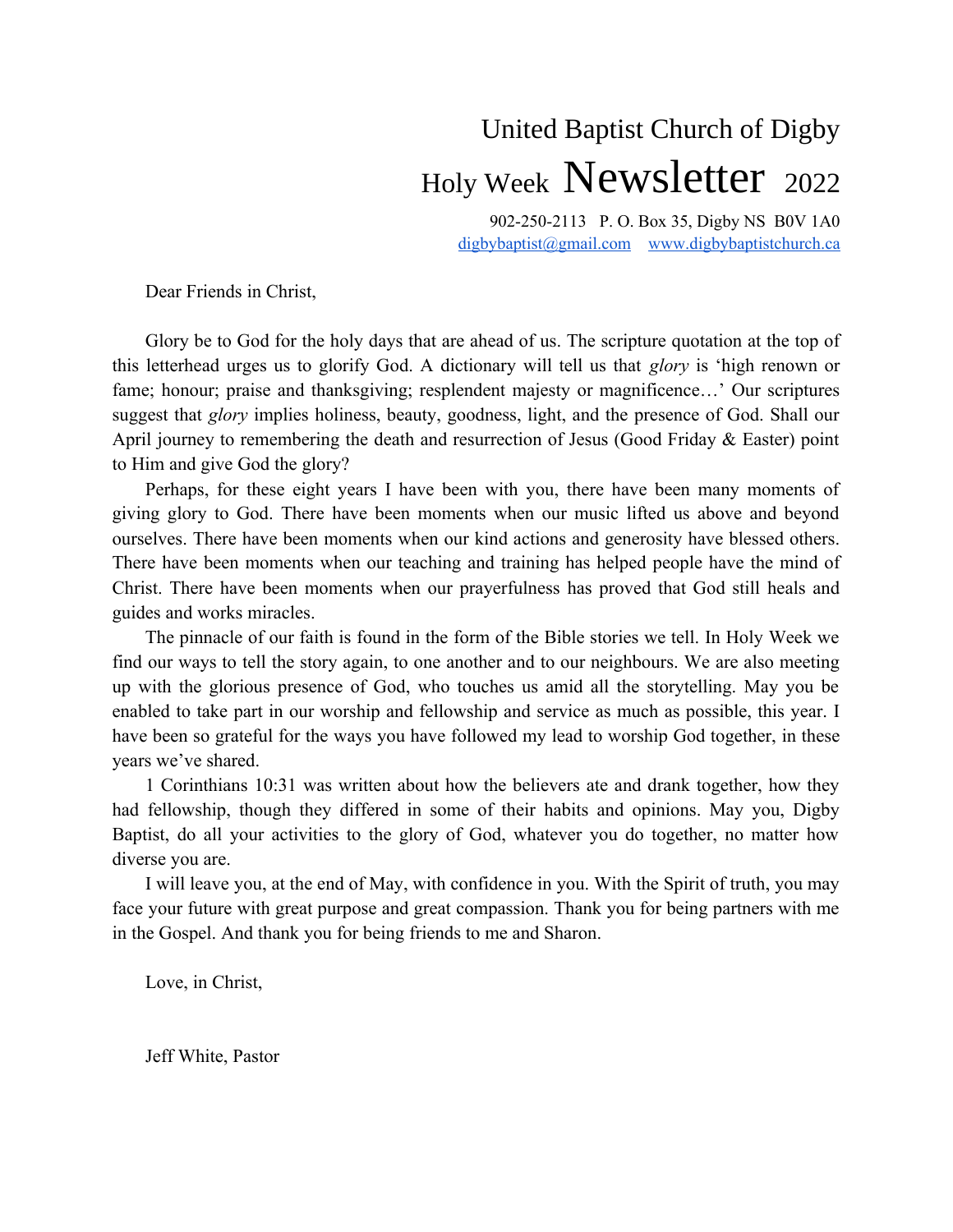elcome to the Digby Baptist's Newsletter!

A place for you to get more information on the events and occurrences that surround Digby Baptist. The next edition of our Newsletter comes out in June 2022.

## **Holy Week Events**

| Sunday, April 10   | 11 AM                        | Palm Sunday Service                             |  |
|--------------------|------------------------------|-------------------------------------------------|--|
| Monday, April 11   | 1:30 PM<br>$3:30 \text{ pm}$ | Monday Study Group<br>Deacons Meeting           |  |
| Wed., April 13     | 2 PM                         | Communion Service at<br><b>Tideview Terrace</b> |  |
| Friday, April 15   | 7 PM                         | Good Friday Service                             |  |
| Saturday, April 16 | $2-4$ PM                     | 'Easter Tea'Sunday, April                       |  |
| 7 AM<br>17         | Sunrise Service at the       |                                                 |  |
|                    |                              | Gazebo                                          |  |
|                    | 11 AM                        | Easter Service                                  |  |

#### **'Easter Tea!'** Saturday, April 9 2-4 PM

 Tickets (\$10) available beforehand or at the door.

## *Digby Baptist Church*

2 Mount Street P. O. Box 35, Digby, NS B0V 1A0 902-245-2113 [digbybaptist@gmail.com](mailto:digbybaptist@gmail.com) [www.digbybaptistchurch.ca](http://www.digbybaptistchurch.ca/)

## **Our ministry Team Includes you and:**

**Pastor:** Jeff White (In the Office Sunday through Thursday mornings) Church Study: 902-245-2113 Mobile: 902-250-0077 Email: [revjeffwhite@gmail.com](../../../../../admin/AppData/Roaming/Microsoft/Word/revjeffwhite@gmail.com)

**Pastor Emeritus:** Rev. Don Robertson

**Organist & Choir Director:** Cairine Robertson

**Music Assistant:** Margo Nesbitt

**Church Secretary:** Michele Marsden Office: 902-245-2113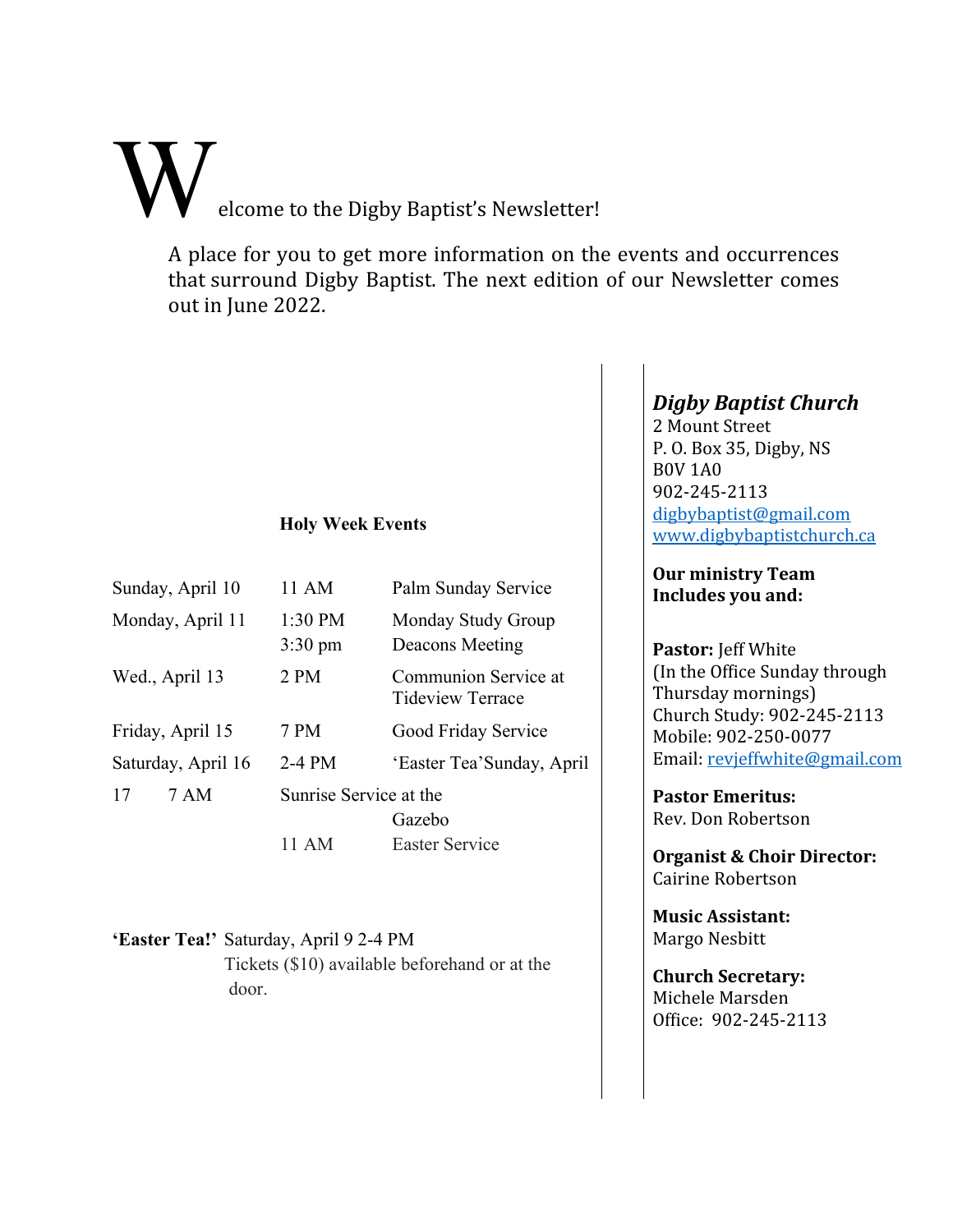| <b>Worship Schedule</b> |             |                     |                        |               |  |
|-------------------------|-------------|---------------------|------------------------|---------------|--|
| Sun April 3             |             |                     |                        | Don Robertson |  |
| Sun April 10            | Palm Sunday | John 19:16b-22      |                        | Jeff White    |  |
| Fri April 15            | Good Friday | John 19:31-42       |                        | Jeff White    |  |
| Sun April 17            | Easter      | John 20:1-18        |                        | Jeff White    |  |
| Sun April 24            |             | John 20:19-31       | Seeing & Believing     | Jeff White    |  |
| Sun May 1               |             | John 21:1-14        | Come & Have Breakfast  | Jeff White    |  |
| Sun May 8               | Mothers Day | John 21:15-19       | Feed My Sheep          | Jeff White    |  |
| Sun May 15              |             | Acts 17:16-31       | Good Preaching         | Jeff White    |  |
| Sun May 22              |             | Philippians 1:1-18a | <b>Gospel Partners</b> | Jeff White    |  |
| Sun May 29              |             | Philippians 2:1-13  | Christ in You          | Jeff White    |  |
| Sun June 5              |             |                     | to be announced        |               |  |
|                         |             |                     |                        |               |  |

### **A Pilgrimage from Digby to Amherst** *by Pastor Jeff White*

Yes, I am planning to walk from my home here to my new home, four hundred kilometres away. I want to make a 'spiritual pilgrimage' of it, and walk as a spiritual practice. I plan for it to be a sabbath (or sabbatical) between these chapters of my life. I plan to keep it simple, and take time each day for prayer, for reading, for visiting special places, for meeting people, for being alone, for taking notes, for making art or collecting mementos and photographs. I will be visiting my own past fifty-one years by walking on much familiar ground. I will visit churches and chapels that have been part of my life story. I will visit the burial grounds of my ancestors. I will walk with friends. I will be pondering my past eight years in Digby, and letting go of the past. I will be looking towards my next years in Amherst, imagining what is quite unpredictable.

 I have a route planned out, walking about twenty kms a day for about twenty days. For the most part I will stay each night with friends and family. I will rely upon them to get me to and from my starting and ending places each day. Here is the tentative schedule; it will be flexible and allow for any terrible weather to be avoided or extra rest days if needed. You can follow along as I blog about it at www.jeffinthepulpit.blogspot.com